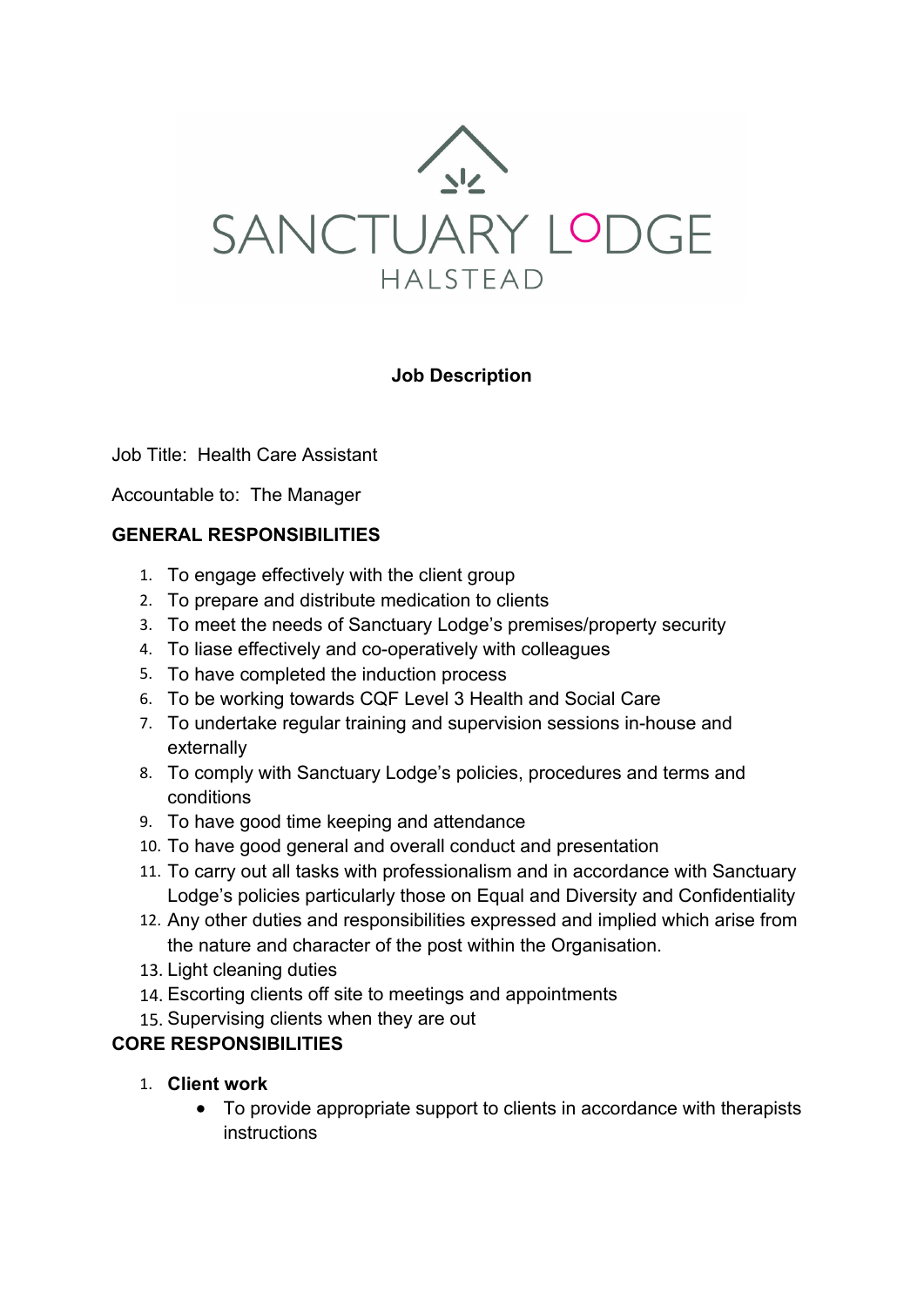- To answer the phone when required and ensure all messages are passed on to relevant colleagues
- To ensure all client medication and prescriptions are dealt with appropriately and to give medication to clients as required following company guidelines.
- To have enhanced DBS clearance

## 2. **Networking and Liason**

• To develop and maintain supportive working relationships with colleagues and promote a team working approach at all times

# 3. **House Duties**

- To perform overnight duties according to weekly rotas
- To carry out light cleaning and tidying duties as necessary

## 4. **General Duties**

- To maintain the working environment in line with health and safety requirements (fire drills and cut off points)
- To take part in staff meetings and supervision sessions as required by the manager
- To actively participate in training, development and supervision
- To work within a team context, recognising the dynamics and responsibilities of each team member
- To undertake any other duties that may from time to time reasonably be requested
- To be computer literate

To read all Company policies within 28 days of your commencement of employment

# **Person Specification**

### **Essential**

Relevant qualification

Proven experience

A flexible open approach and proven communication skills

Administration skills

Confidence to work on own initiative as well as part of the team

Knowledge of health and safety, including assessing high-risk situations for clients An empathic and non-judgmental attitude

A commitment to support Sanctuary Lodge's values and mission

An ability to effectively work with people regardless of their ethnic, cultural and social backgrounds, their gender, age, religious belief, disability and sexual orientation